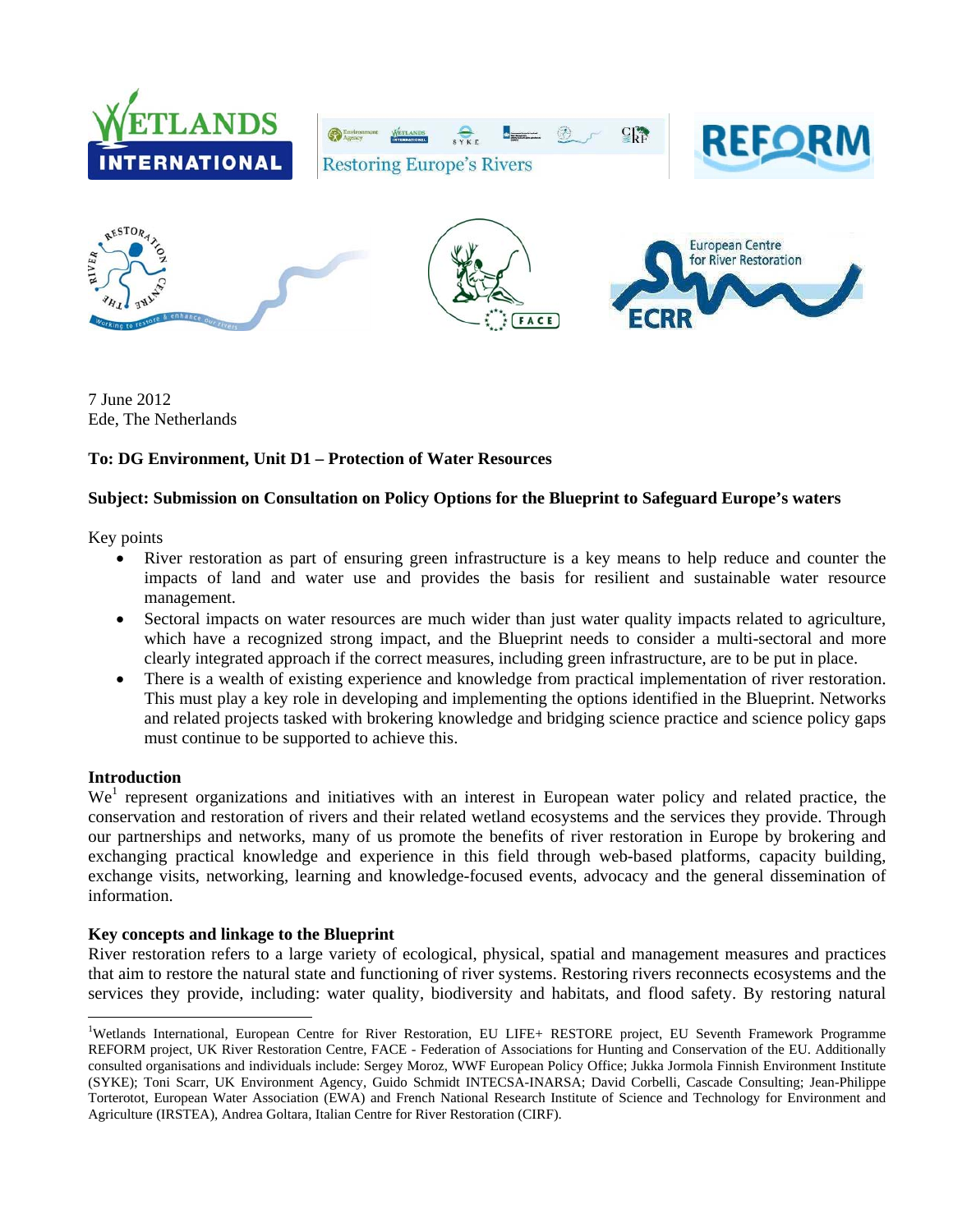conditions, river restoration promotes healthier, more resilient ecosystems that support green infrastructure. River restoration is integral to the maintenance of existing green infrastructure and the restoration and creation of new green infrastructure.

The EU Blueprint 2012 review is an important opportunity to improve the implementation of the Water Framework Directive (WFD). Both river restoration and green infrastructure directly support the aims of the WFD, but guidance to date has not been enough to stimulate action, and there has been no obligation to look at the value of green infrastructure and specifically river restoration. The Blueprint rightly highlights the benefits of green infrastructure as a solution to the water-related challenges of land use. These efforts could contribute significantly to help meet water-related policy targets in Europe (and other policy objectives such as the Floods Directive, Natura 2000 and EU 2020 Biodiversity Plan).

To enhance the prospects that the Blueprint is a useful tool to stimulate the integration of river restoration into mainstream river basin planning there are several areas for further attention that are outlined below. Furthermore, whilst we are broadly positive about the emphasis on green infrastructure, we are concerned about the challenges this will present in terms of implementation and how these might be met. Bridging the gap between policy and implementation and between science and implementation by supporting organisations and networks that broker knowledge to provide support and guidance is a key requirement in this.

## **General Comments on the Blueprint**

The WFD is a valuable policy tool that attempts to tackle some the most daunting water-related challenges, from morphology change, to meeting standards in densely populated areas and climate change. It is an important policy and the targets are helping to drive real achievements and further ambitions. Implementation should continue to be strengthened and optimized. The ambitions must be kept open to address these longer-term challenges and promote innovation, including green infrastructure approaches. For instance, WFD implementation has not looked strongly enough at the urban river management issues where green infrastructure is essential for a feasible pathway to good status.

While WFD deadlines are important for driving improvements, it must be recognised that not everything will be achieved in the short-term, but it is a legal requirement of the directive that such restoration strategies are included in the current plans. Europe has a long history of morphological change that has driven degradation over long periods of time. Given the recovery time of ecosystems, the restoration of ecological processes is an ambition that will take an extended period of time to achieve, however, it is important that the action starts now, including some larger scale projects in order to learn lessons and be prepared for upscaling in the next cycles.

As a Blueprint for water resources, the Blueprint should link all aspects of water policy in an integrated way. This should reflect the links between water quality, water resources and the morphology of our rivers and estuaries. The document tends towards a more sectoral analysis of problems and options without sufficient emphasis being made on an integrated approach to achieve them.

In terms of policies that contribute to greater resilience for climate variability and global change, green infrastructure will bring the most benefits and offers the most in terms of resilience over the long term. River restoration is all about restoring natural processes, increasing resilience and enhancing capacity to adapt to climate variability and global change. The long life-cycle of most water-related infrastructures, either green or grey, and the need to optimize the use of any resources, makes adaptability and resilience of green infrastructures all the more important.

The high degree of regional variation across the EU zone and those neighbouring countries sharing water resources represents a particular challenge to achieving improved water resources. This is insufficiently highlighted in the paper and is important both in wider water resource management terms and with respect to the integration of green infrastructure and river restoration. It relates to multiple dimensions such as governance, institutional capacity, climate and environmental context. The Blueprint should more strongly recognize this generally in the relevant problems and options.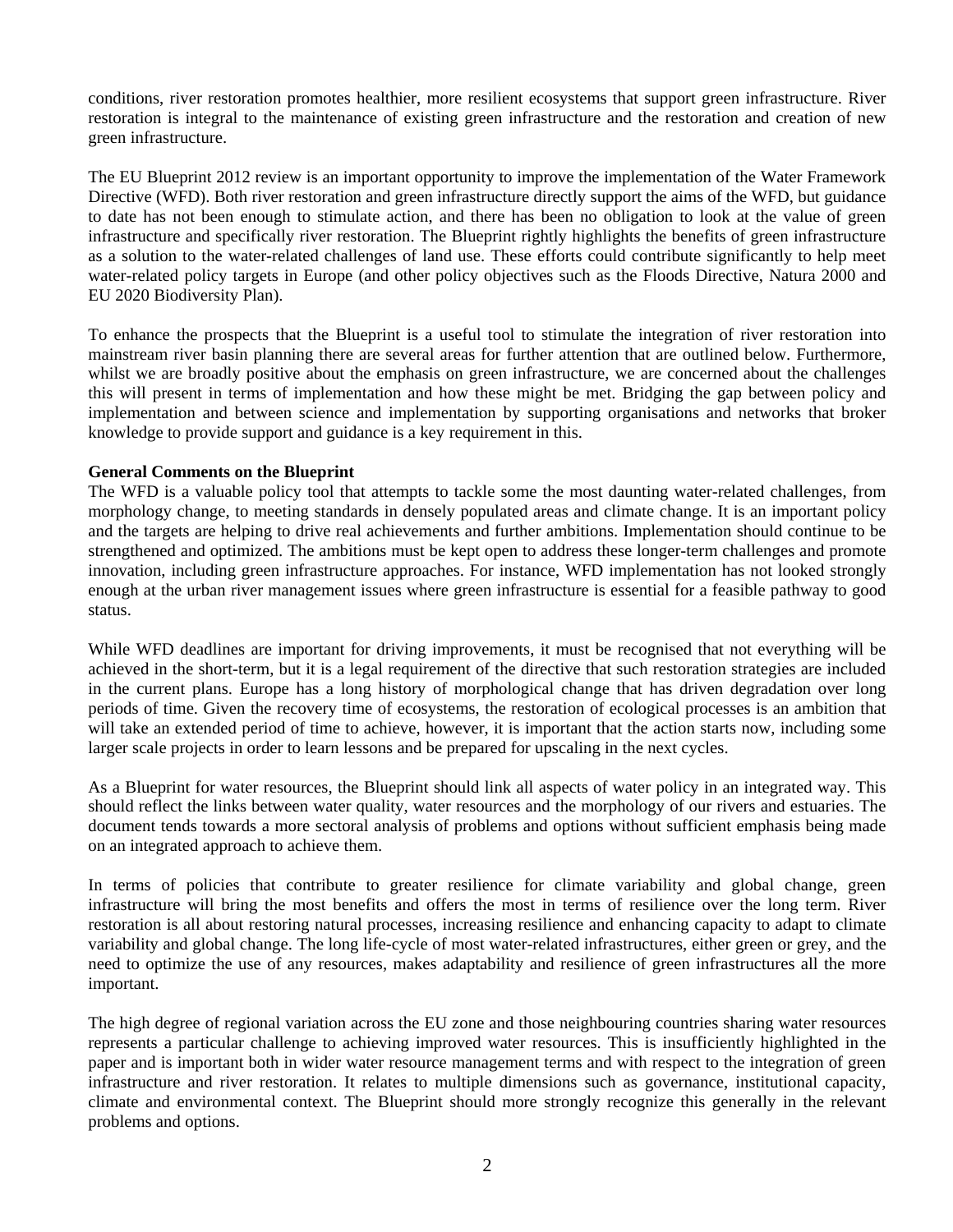The Blueprint seeks to tackle issues related to the ecological environment. It highlights both the need to maintain nature for its own sake and the need to maintain and restore the wider services that nature provides to people. Central to this approach is the 'ecosystem approach'. The Blueprint would benefit from a statement highlighting the multiple services and value provisions of ecosystems, the role of the ecosystem approach, and the importance of integrated, multi-sectoral planning and management solutions in this regard.

Green infrastructure, and more generally ecological engineering works and assets, still raise legal issues, such as land ownership, the legal status of such pieces of ecosystems modified and used by society, and responsibility for maintaining over time the corresponding ecosystem services. For instance, is a pond, managed for abating the pesticide concentrations of water a treatment asset or nature?

## **Specific comments on the Blueprint**

# *Section 4, Problem 1*

#### *Observations*

The lack of common definition and application of environmental flows is rightly identified as a barrier to setting targets and achieving good ecological status.

Problem 1 rightly highlights that this presents problems in allocating water for users including nature. However, we would prefer to see nature referred to as a multiple service provider here; current wording referring to the 'basic needs' of nature will tend to bias thinking towards giving biodiversity the minimum rather than optimizing the needs to ensure balanced ecosystem service provision.

The current text includes environmental flows in a wider analysis of how to achieve better water efficiency and related allocations, against a backdrop of scarcity. They are also an important means to inform the balanced delivery of water-related services by different users, including ecosystems, and in line with this to help establish parameters for green infrastructure and related river restoration.

Globally there is a wide range of experience in terms of the establishment and implementation of environmental flows that should help inform development of the methodology and standards. Countries and organisations with strong experience in this regard include South Africa, Mexico, the United States and IUCN, The Nature Conservancy, World Wide Fund for Nature and Wetlands International.

## *Suggestions*

Modify the text to include emphasis on the value of environmental flows in balancing service provisions amongst users, including ecosystems, as well as in the context of water scarcity.

Highlight the importance of understanding environmental flows in the establishment of parameters for river restoration.

Under option a) refer to the wide range of global experience in environmental flows (including outside the EU) and the intention to draw upon this in establishing methodologies.

### *Section 5, Problem 3*

### *Observations*

This section and the related problem 3 statement and options are in general welcomed, providing as it does the clearest rationale for bringing green infrastructure into play as an approach to help tackle water-related problems.

Bringing green infrastructure and with this river restoration into water resource management will prove challenging to Member States. Whilst measures such as water quality improvement can be easily monitored and targets easily set, this is not the case for green infrastructure. The multiple service provisions of green infrastructure and its contribution to problems such as flood defence, water quality improvement and biodiversity are challenging to measure and evaluate. Issues such as ecosystem response versus political decision-making timescales, the low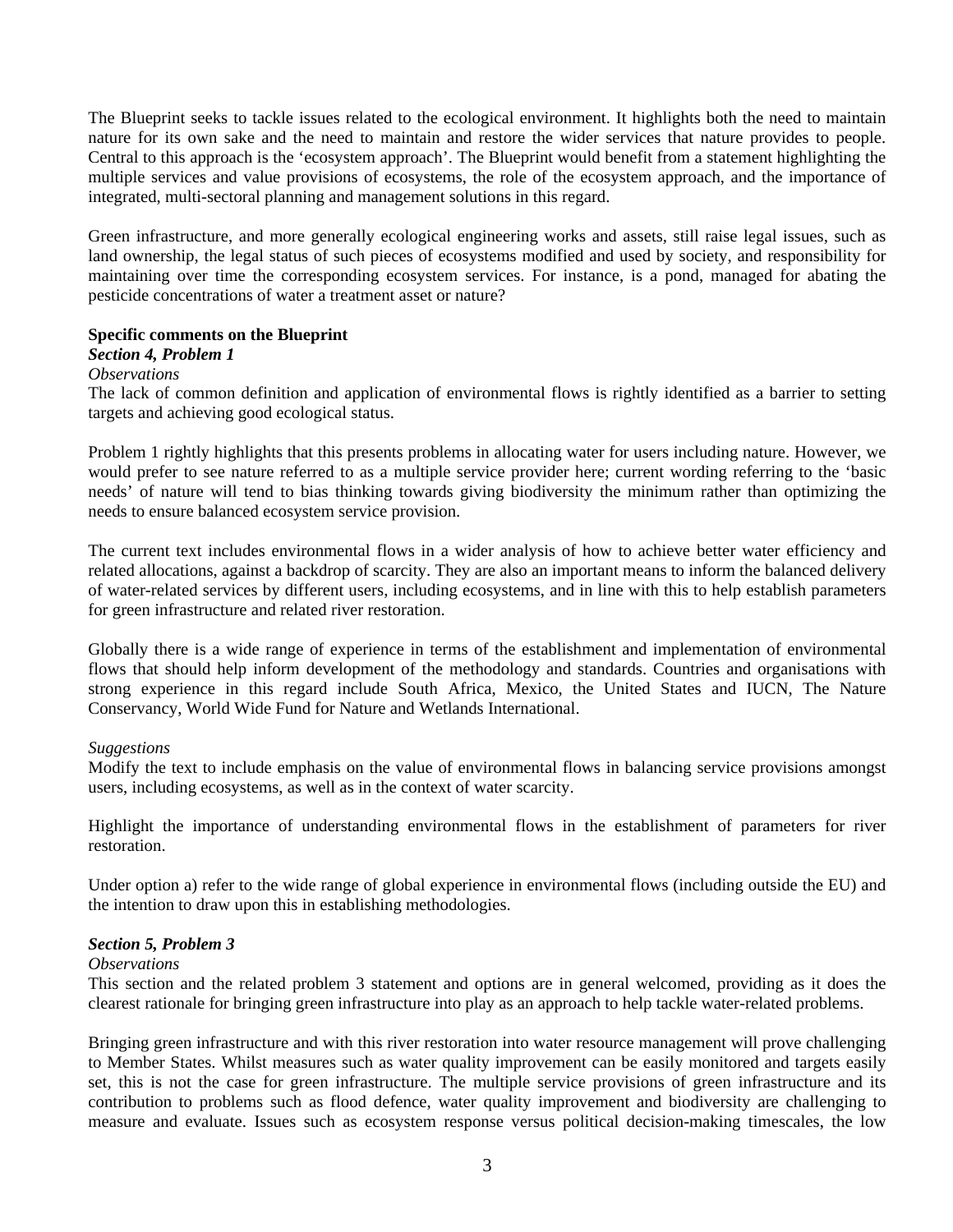awareness of related concepts and practice in the water sector and the lack of established standards for measurement present particular challenges. However, through knowledge brokering networks and related projects there is increasingly a knowledge base built on practice that can be used to inform these developments.

The preamble analysis begins by introducing land use as an important issue, but the emphasis of the Blueprint quickly shifts to agricultural use and policy. Whilst we recognize that this is one of the single biggest drivers of degradation of water resources, it is not sufficient to only focus on this sector for solutions. Analysis of the river basin management plans and the CIS hydromorphological working group report<sup>2</sup> submitted under the WFD shows that navigation, flood defence and hydropower are driving major hydromorphological change and are key sectors as well as agriculture. This would also improve the rationale for the wider scope of the call for guidance on green infrastructure under option a).

The multiple impacts of different sectors on water are at least in part driven by multiple, often conflicting policy initiatives. Improved compliance, coherence and implementation between different EU level Directives could help drive better sectoral integration to better balance sectoral impacts on water.

To bridge policy and practice within and between sectors requires that terminology is appropriate and accurate to build the right understanding and basis to stimulate cooperation between the respective networks and expertise. We find that this could be strengthened. For instance, the Problem 3 statement uses the term 'deregulate' which we do not fully understand in this context; rivers have been regulated in many parts of Europe for centuries. Under option a) terms such as 're-meandering of rivers' are used which is not in line with current understandings of river restoration and green infrastructure concepts.

Option f) in relation to Strategic Environmental Assessment, we are supportive of this statement. It is important that any energy development, including hydropower, be included in SEAs due to the importance and influence upon river restoration and green infrastructure. However, we also see the need to highlight the benefit of other preplanning approaches of a different scale that can improve the sustainability of water resource management. Such approaches include broad stakeholder processes, mapping agreed criteria, and determining areas that are 'no go' as a basis for permits. These complement SEA and EIA referred to in options e) and f).

# *Suggestions*

 $\overline{a}$ 

Include the need for target-setting, monitoring and evaluation to be part of the guidance defining a framework for green infrastructures and for restoration projects. Ensure that existing networks of scientists and practitioners are engaged to help broker knowledge and overcome bottlenecks, based on field activities and experience involving both professionals and scientists.

Review the terminology under Problem 3 and in particular the use of the word deregulate.

Reword option a) to reflect a basin view of river management. This should integrate water management from the source of the river, including associated wetlands and groundwater, right out to sea. This is the approach taken by the WFD and any guidance on green infrastructure should include urban, terrestrial, freshwater, estuarine and coastal areas. It is important also to include sectors outside of environmental, including transport, energy, spatial planning. For example, strategic spatial and land use planning can help to make land available for hydromorphlogical river restoration. This approach will better capture the full range of benefits to both urban and rural settings.

 $2$  WFD and Hydro-morphological pressures policy paper: Focus on hydropower, navigation and flood defence activities. Recommendations for better policy integration. See also, WFD and Hydromorphological Pressures Technical Report: Good practice in managing the ecological impacts of hydropower schemes; flood protection works; and works designed to facilitate navigation under the Water Framework Directive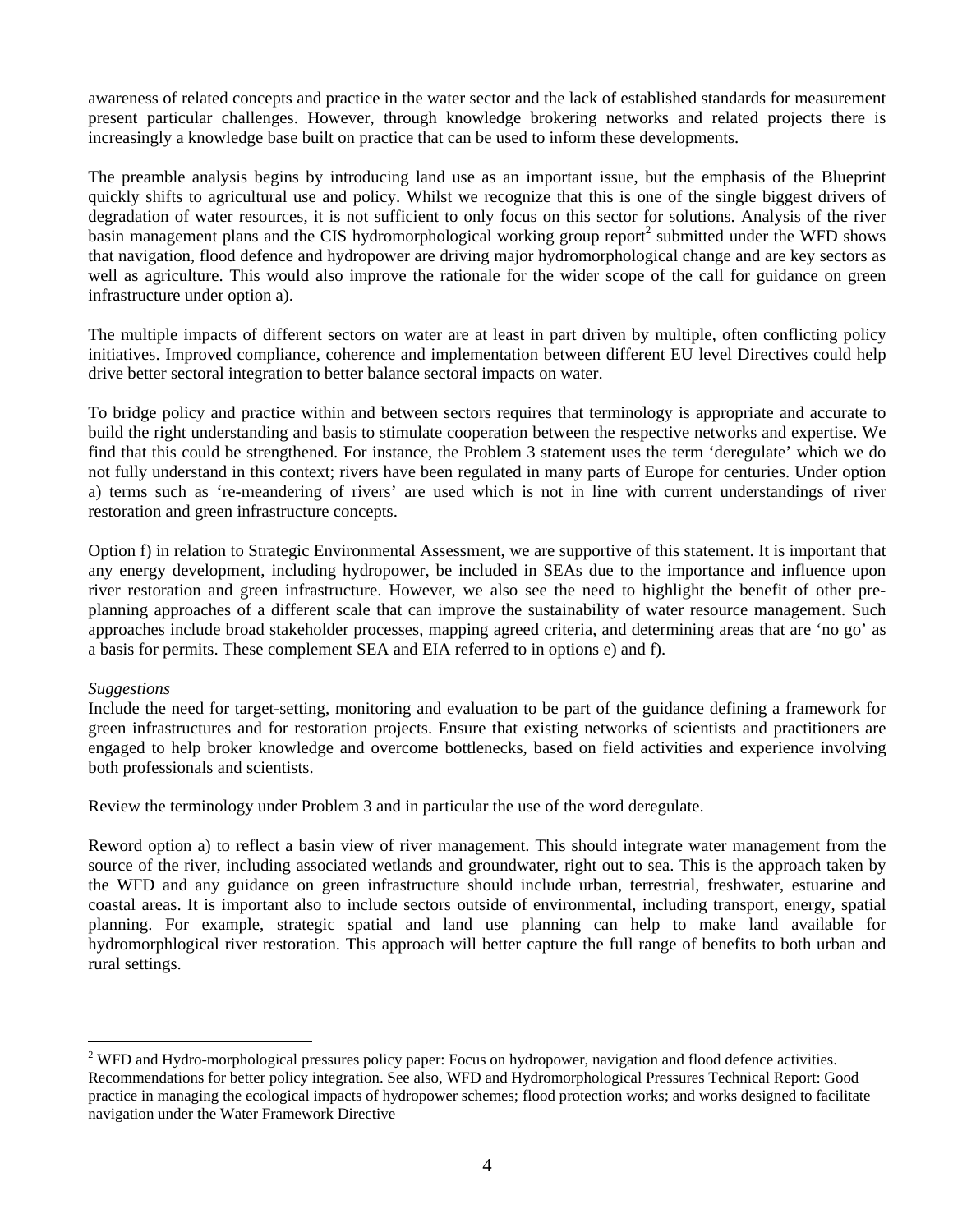Add reference to an ecosystem approach in the preamble to Problem 3 and the need to balance differing sectoral uses and impacts on water.

The preamble should address a fuller range of sectors impacting on water resources, especially including those that are affecting the hydromorphology such as hydropower, navigation and flood risk policy. River restoration as green infrastructure has the potential to contribute many measures that are required in the WFD to gain maximum ecological potential in Heavily Modified Water Bodies. For instance, through river restoration it is possible to mitigate impacts for migration, spawning and reproduction of fish species.

We support option g) and emphasise that future changes to CAP should support the delivery of WFD measures.

Better compliance, coherence and cooperation are needed to unlock measures in key sectors. As a matter of priority, CIS should look at best practices and work out a best methodology for pre-planning approaches.<sup>3</sup>

Best practice, pilots and demonstration projects are needed in member states in order to develop best practice approaches to show how green infrastructure and river restoration can help enhance sustainability. The ECRR, RESTORE and REFORM are available to assist in brokering knowledge to this end.

## *Section 6, Problems 8 and 9*

### *Observations*

We welcome recognition of the need to quantify the benefits of ecosystem services and the potential this has to unlock payment for ecosystem services schemes in the EU. This could be a critically important step for improving the means to develop and restore green infrastructure. It should also be recognized that such information makes the costs and benefits of different sectoral uses of water more transparent and can support improved sustainability as highlighted in section 5.

We support the Commission's proposals to develop guidance to bring costs and benefits of river restoration into water resource planning. Targets are needed and are a key to the success of achieving the green infrastructure elements in the Blueprint. However, this is a very complex subject area and the challenge will be to develop clear and simple guidance that can be implemented in a proportionate way by Member States that is responsive to their specific environmental and economic contexts.

Problem 8 does not refer to the need to integrate the wider environmental costs to maintain ecosystem services.

Problem 9, option b). We would be cautious of any mandatory approach to recover costs as it would need to be sufficiently flexible over time and between member states.

# *Suggestions*

 $\overline{a}$ 

Additional methodology and research into costs and benefits is needed and we are keen to help explore this. There is a lot of knowledge, experience, information and practice to draw upon from existing networks of practitioners. There are many good examples of existing cases where methodologies have been applied and information on costs and benefits is available.

 $3$  Water management, Water Framework Directive & Hydropower. Common Implementation Strategy Workshop, Brussels, 13-14 September 2011. Issue Paper (final version), November 2011. See Section 7, examples from France, Norway and Switzerland on Strategic Planning Tools. See also, Box 1, earlier CIS principles and recommendations on WFD & Hydropower include the following key recommendation from the 2010 Water Directors Statement: "Pre-planning mechanisms allocating "no-go" areas for new hydro-power projects should be developed. This designation should be based on a dialogue between the different competent authorities, stakeholders and NGOs."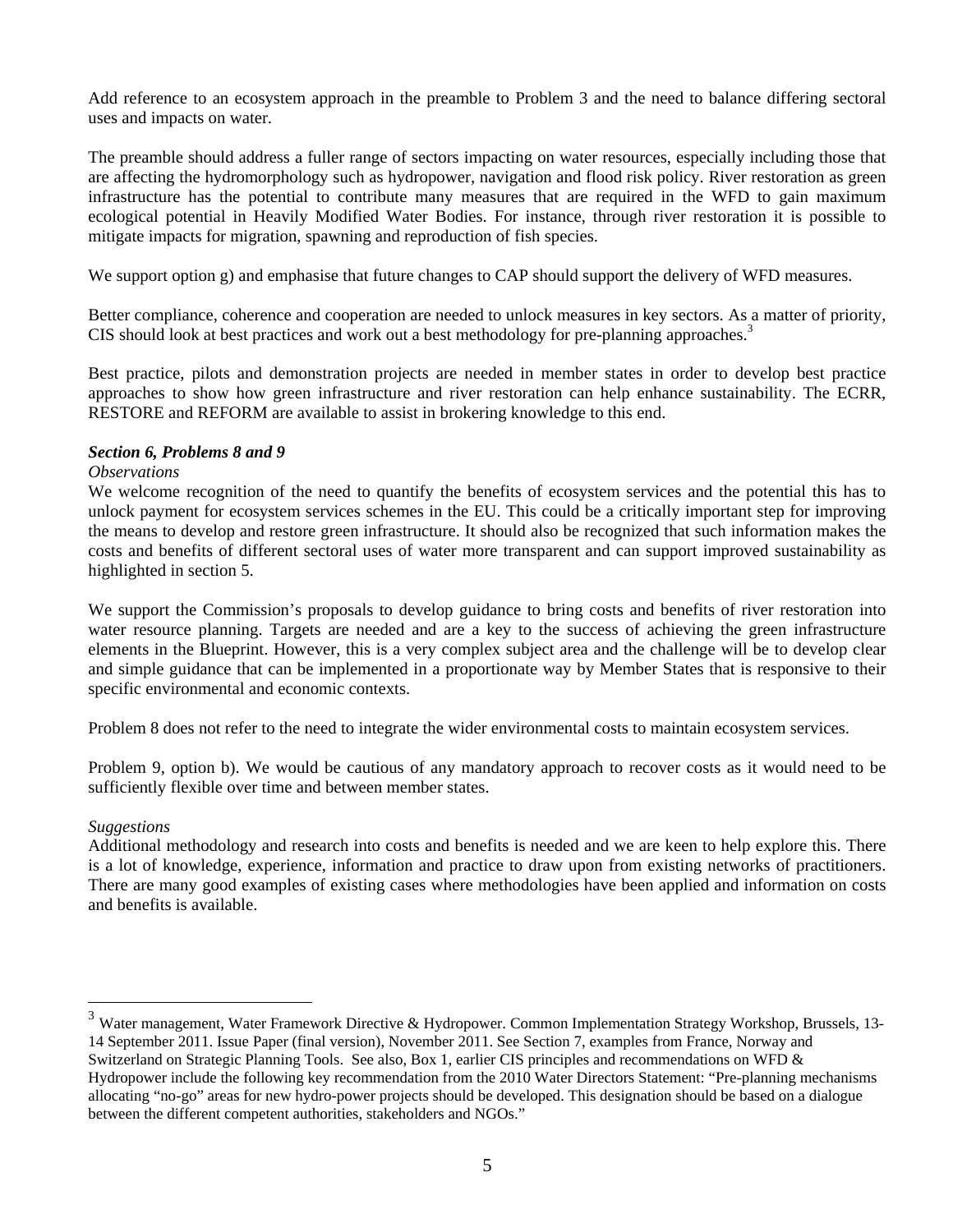Highlight the importance of making the costs and benefits of ecosystem service maintenance and restoration transparent in water pricing in the text of section 6 and to assist in supporting sustainable integrated land and water management planning under section 5.

As part of the development of Problem 9, option a), commission a quick scan of socio-economic methodologies and their application across Europe that is based on practical implementation on the ground.

# *Section 7, Problem 10*

## *Observations*

We agree with the statement that ineffective governance can undermine policy objectives. This applies as much in the field of restoring rivers as it does in wider water resource management. There are many examples in Europe where good governance has helped to stimulate river restoration.

# *Suggestions*

Under option a) include best practices in relation to river restoration and related governance models.

## *Section 8, Problem 11*

### *Observations*

In order to help our understanding of the problems facing Europe's waters and to identify water management choices, the options need to look more broadly than just sharing reporting data. We need to support knowledge sharing and ensure current science is available for practitioners and policy makers. This is a point that cuts across many of the problems and related options highlighted in the Blueprint.

Current efforts to make guidance documents available fall short of what is necessary for effective cooperation. Our experience is that information is often difficult to obtain, people do not know it exists and it doesn't reach the people it should.

### *Suggestions*

The option of further developing WISE is not the only solution. Knowledge brokering is a better option to address options a and b. More than research, outputs of research must feed into the knowledge base, best practices and dissemination as exemplified by RESTORE, REFORM and ECRR. Knowledge sharing needs also to consider how the data is used to improve water management. The data collected as part of reporting must also be used to shape the measures and implementation of basin management plans. Support for both formal and informal networks is essential for generating and sharing data.

The ECRR network and the EU Life+ project RESTORE and the FP7 funded project REFORM are important to aid knowledge sharing around Member States and also to improving the existing tools. The RESTORE website now contains knowledge gained across Europe on various different aspect of water management relating to restoring rivers.

Wiki's are a useful way forward to share information and best practices, not only for water and river restoration, but also for other sectors such as agriculture and hydropower. RESTORE is currently developing a 'River Wiki' that will hold river restoration case studies from around Europe. It will be possible to search for river restoration projects using parameters such as cost, substrate, land use or hydropower schemes. Practitioners are invited to contribute river restoration case studies, good practice and research to the database (http://www.restorerivers.eu/CasestudiesWIKI/tabid/2604/Default.aspx). This is building on the existing Forecaster (http://forecaster.deltares.nl), a web-based compilation of case study outputs from restoration and rehabilitation projects that is intended to help practitioners.

### **The Way Forward**

Throughout the analysis above it is clear that we see the need for sharing knowledge and experience in relation to actual practice on the ground as a key strategy for developing and implementing many of the options identified in